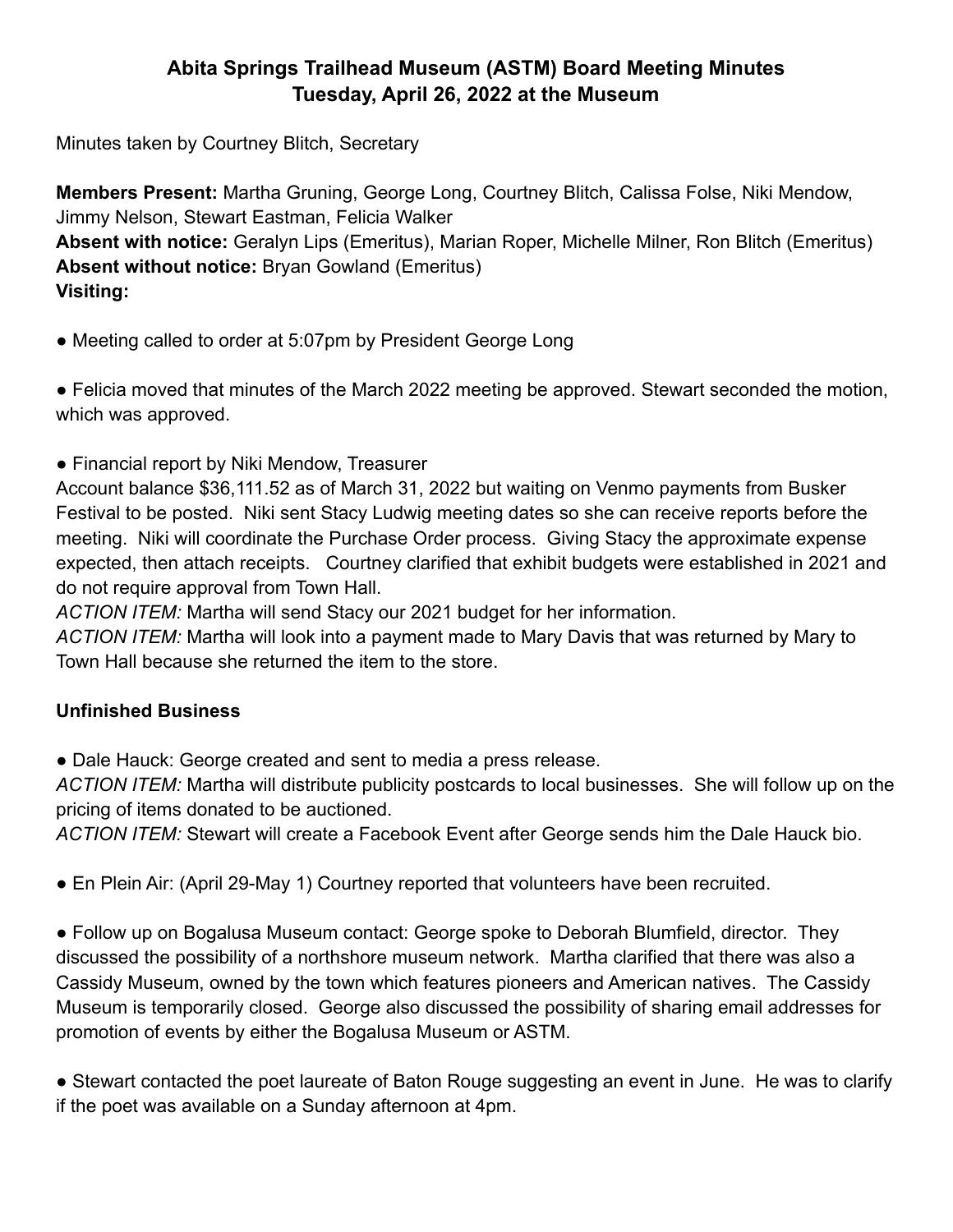● Stewart said he will contact Tom Aicklen, director of the Lacombe Heritage Museum, for more museum connectivity and mutual support.

● Farmers market vendors follow up: George will discuss with Town Hall procedures for use of our bathroom during the market.

## **New Business**

• Storytime and Interactive Nature Series: Calissa is waiting on info from the event presenter regarding Storytime project. She wants to create a list of artists in Abita to enhance local support of events and connectivity. She created a form in Google Drive under Exhibits and Projects called the Abita Springs Artists Directory.

● Podium costs: estimated at \$1,685 based on photo of a design presented to the contractor, David O'Brien. It will be made of sinker cypress, the same as the display cases that he made for us. Martha and Jimmy agreed that the price is good. Martha spoke to Dan Curtis, explaining that the display cabinet budget had money available to use for creation of the podium. Dan agreed. Niki suggested ASTM logo be displayed on the podium.

*MOTION:* Allocate \$1,685 for construction of podium. Motion by Martha, seconded by George. Motion passed.

● Walking tour booklet: Stewart showed us a booklet from 1986 prepared by the Abita Springs Junior High School. It included descriptions of old homes and interviews with some owners. His idea is to develop a new one. George has done research on the development of a software application for cell phones to be utilized on such tours. Stewart donated the booklet to the Town and will donate one to ASTM.

*ACTION ITEM:* George will make copies of the booklet and Niki will provide a P.O.

● George says we have 1,700 email addresses on our contact list and an upgrade of the MailChimp will be required when we surpass 2,000. Estimated to occur in mid-2023. Cost would be \$34/month or \$408/year. Current plan is free.

• Choctaw lecture series: Stewart suggested a regular summer series. Tom Aicklen has connections with Choctaw and referenced displays at the museum in Fontainebleau State Park.

● Songwriter's Circle: Martha said setting up concessions at this event took a lot of effort for attendance by only 35 patrons. Gross sales was \$216. Unused products will be moved to Cajun Dance inventory.

● Docents: George showed us the sign up sheet with shifts needing to be filled. Courtney suggested a social event for them to bring potential docents into the fold. It's important to create opportunities to socialize with them outside of regular docent duties. Martha has begun rewriting the docent handbook and will discuss with Mary Davis summaries for our permanent exhibit.